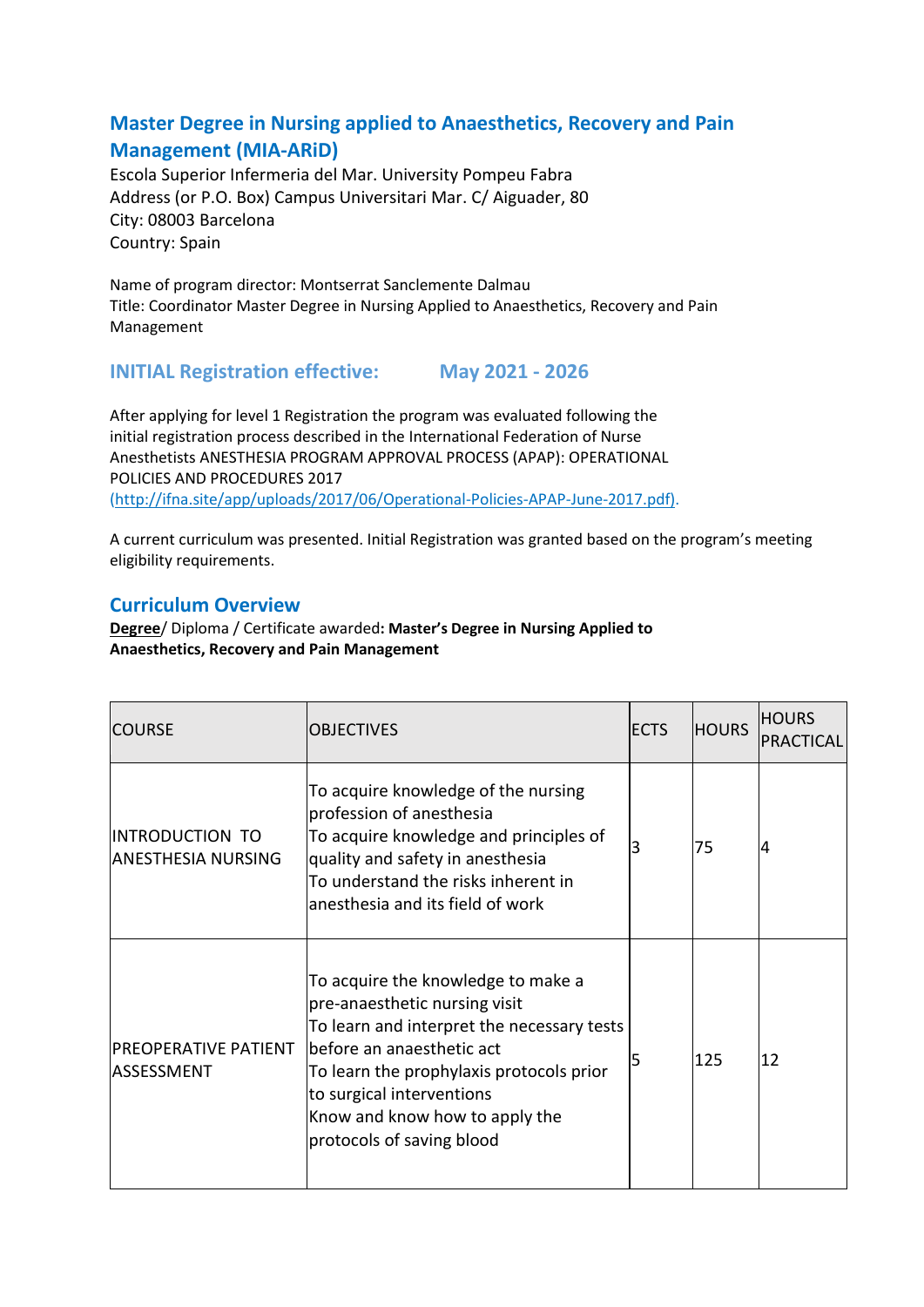| <b>BASICS PRINCIPLES OF</b><br><b>ANESTHESIA</b> | To acquire knowledge of the physiological<br>foundations of different types of<br>anesthesia<br>To acquire knowledge of the<br>pharmacological fundamentals of<br>different types of anesthesia<br>Explain and apply the nursing care<br>required by patients undergoing the<br>different types of anesthesia.                                                                                                                                                                      | 7  | 175 | 8  |
|--------------------------------------------------|-------------------------------------------------------------------------------------------------------------------------------------------------------------------------------------------------------------------------------------------------------------------------------------------------------------------------------------------------------------------------------------------------------------------------------------------------------------------------------------|----|-----|----|
| <b>EBP &amp; RESEARCH</b><br><b>METHODS</b>      | Identify the characteristics of qualitative<br>and quantitative research and its<br>application to nursing.<br>Identify the design stages of qualitative<br>and quantitative studies.<br>Provide the knowledge and competencies<br>necessary to develop a quantitative and<br>qualitative research design.<br>Know and use the sources of information<br>and databases in health sciences.<br>Provide the knowledge and competencies<br>necessary to carry out a literature review. |    | 100 | IО |
| <b>VENTILATORY</b><br><b>APPROACH</b>            | To acquire knowledge about airway<br>assessment algorithms<br>Be able to make an assessment of the<br>airway<br>Detect a difficult airway and have the<br>knowledge about possible tackle devices<br>To acquire knowledge of respiratory<br>physiology<br>To understand the mechanisms and<br>foundations of mechanical ventilation<br>Explain and apply the nursing care<br>required by patients undergoing<br>mechanical ventilation                                              | 16 | 150 | 12 |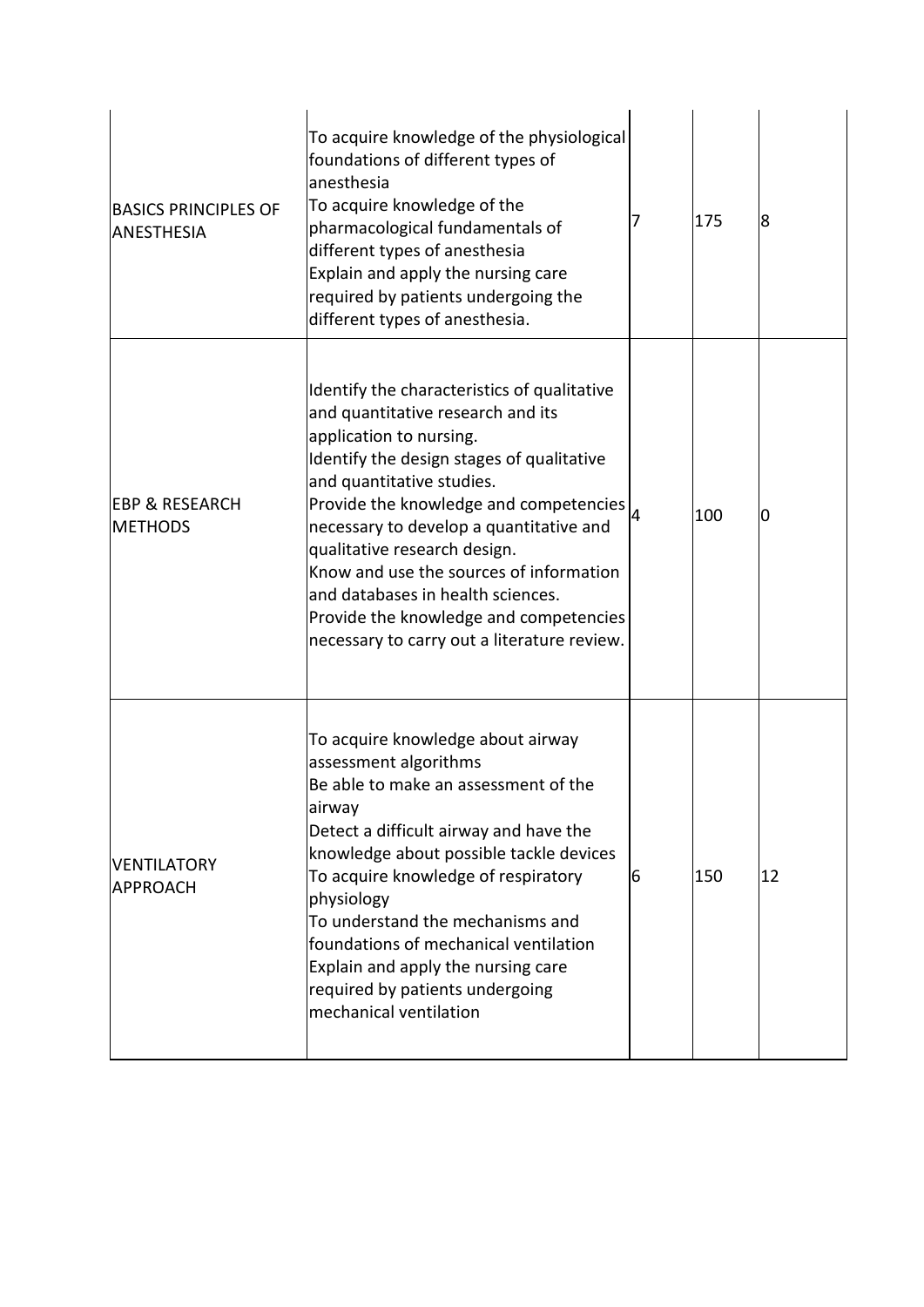| <b>ADVANCED LIFE</b><br><b>SUPPORT</b>                                        | Determine the most frequent causes of<br><b>CPR</b><br>Evaluate a CPR situation<br>Autonomously perform basic life support   <sup>3</sup><br>maneuvers<br>To use an automatic defibrillator<br>Know the Advanced Life Support Guides                                                                                                                           |    | 75  | 12  |
|-------------------------------------------------------------------------------|----------------------------------------------------------------------------------------------------------------------------------------------------------------------------------------------------------------------------------------------------------------------------------------------------------------------------------------------------------------|----|-----|-----|
| PEDIATRIC LIFE SUPPORT                                                        | Evaluate and perform the CPR handling of<br>lchildren<br>Perform the basic support in nursing for<br>lchildren<br>Make a correct management of the<br>airway and ventilation in the paediatric<br><b>patient</b><br>To learn the functions of the paediatric<br>life support team                                                                              | 2  | 50  | 18  |
| <b>CLINICAL EXPERIENCE</b>                                                    | Know the situations of care in its<br>complexity in any field of anesthesia,<br>from the nursing point of view<br>To understand the basic management of<br>critical health situations related to<br>anesthesia.<br>Promote the safety to the<br>patient/professional in the field of the<br>lanesthesia.<br>Know the specific monitoring for an<br>lanesthesia | 10 | 250 | 210 |
| <b>ANESTHETIC</b><br><b>CONSIDERATIONS FOR</b><br><b>SURGICAL SPECIALTIES</b> | Know the anesthetic characteristics of the<br>various surgical specialties<br>Know the most common anesthetic<br>complications of the various surgical<br>specialties<br>Describe nursing care during anesthesia<br>in the various surgical specialties<br>Know the protocols of organ donation<br>and anesthetic approach during<br>transplant surgery        | 9  | 225 | 14  |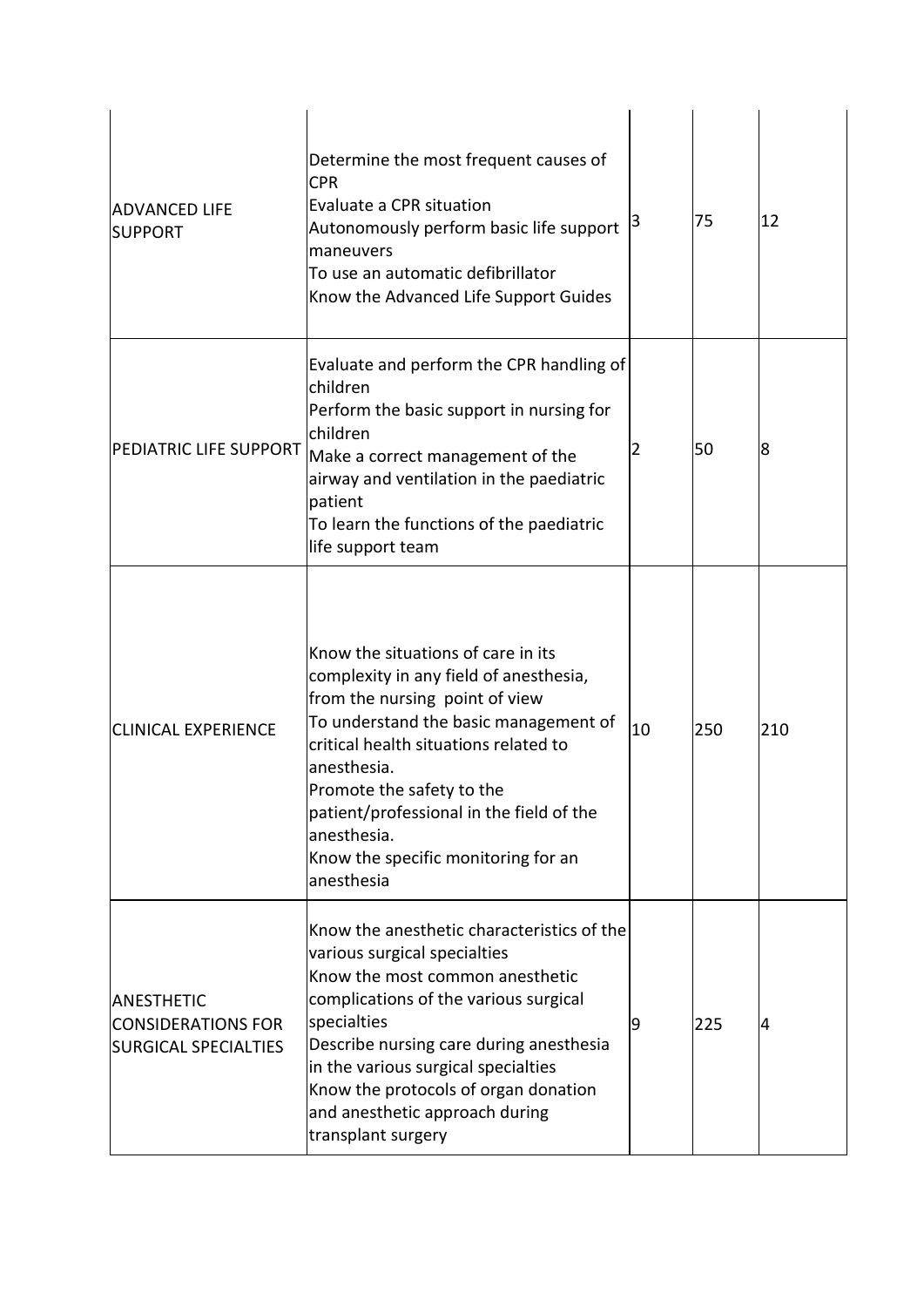| INTENSIVE CARE UNITS,<br><b>ANESTHESIA OUTSIDE</b><br>THE SURGICAL AREA AND<br><b>PAIN TREATMENT</b> | Know the monitoring parameters of<br>resuscitation units<br>Identify emergency situations and know<br>how to approach their treatment in<br>resuscitation units<br>Know the different types of resuscitation<br>units and their characteristics<br>Describe nursing care in resuscitation<br>units<br>Know the most frequent anesthetic<br>techniques used outside the surgical area<br>Describe nursing care in anesthesia<br>outside the surgical area<br>Know the physiopathology of pain<br>Describe the pharmacological treatments<br>of pain<br>Know the interventionist treatments at<br>the pain units<br>Describe the nursing care at the chronic<br>pain unit<br>Describe the nursing care at the acute<br>pain unit<br>Know the non-pharmacological<br>treatments that are used for the<br>treatment of the pain | 5  | 125  | 6   |
|------------------------------------------------------------------------------------------------------|-----------------------------------------------------------------------------------------------------------------------------------------------------------------------------------------------------------------------------------------------------------------------------------------------------------------------------------------------------------------------------------------------------------------------------------------------------------------------------------------------------------------------------------------------------------------------------------------------------------------------------------------------------------------------------------------------------------------------------------------------------------------------------------------------------------------------------|----|------|-----|
| <b>MASTER THESIS</b>                                                                                 | Generate innovative ideas in the field of<br>anesthesia, resuscitation or pain<br> management<br>Manage information and critically<br>evaluate the most relevant literature for<br>the study<br>Identify the methodological resources<br>relevant to the study<br>Apply the ethical principles of research in<br>the development of the thesis<br>Elaborate and defend the thesis, using<br>the scientific criteria of rigor and quality                                                                                                                                                                                                                                                                                                                                                                                    | 6  | 150  | 0   |
|                                                                                                      |                                                                                                                                                                                                                                                                                                                                                                                                                                                                                                                                                                                                                                                                                                                                                                                                                             | 60 | 1500 | 276 |

Note: The formula for converting credit hours to contact hours in this sample curriculum is 1 credit = 1 contact hour per week for 15 weeks per semester (78 x 15 = 1,170 contact hours).